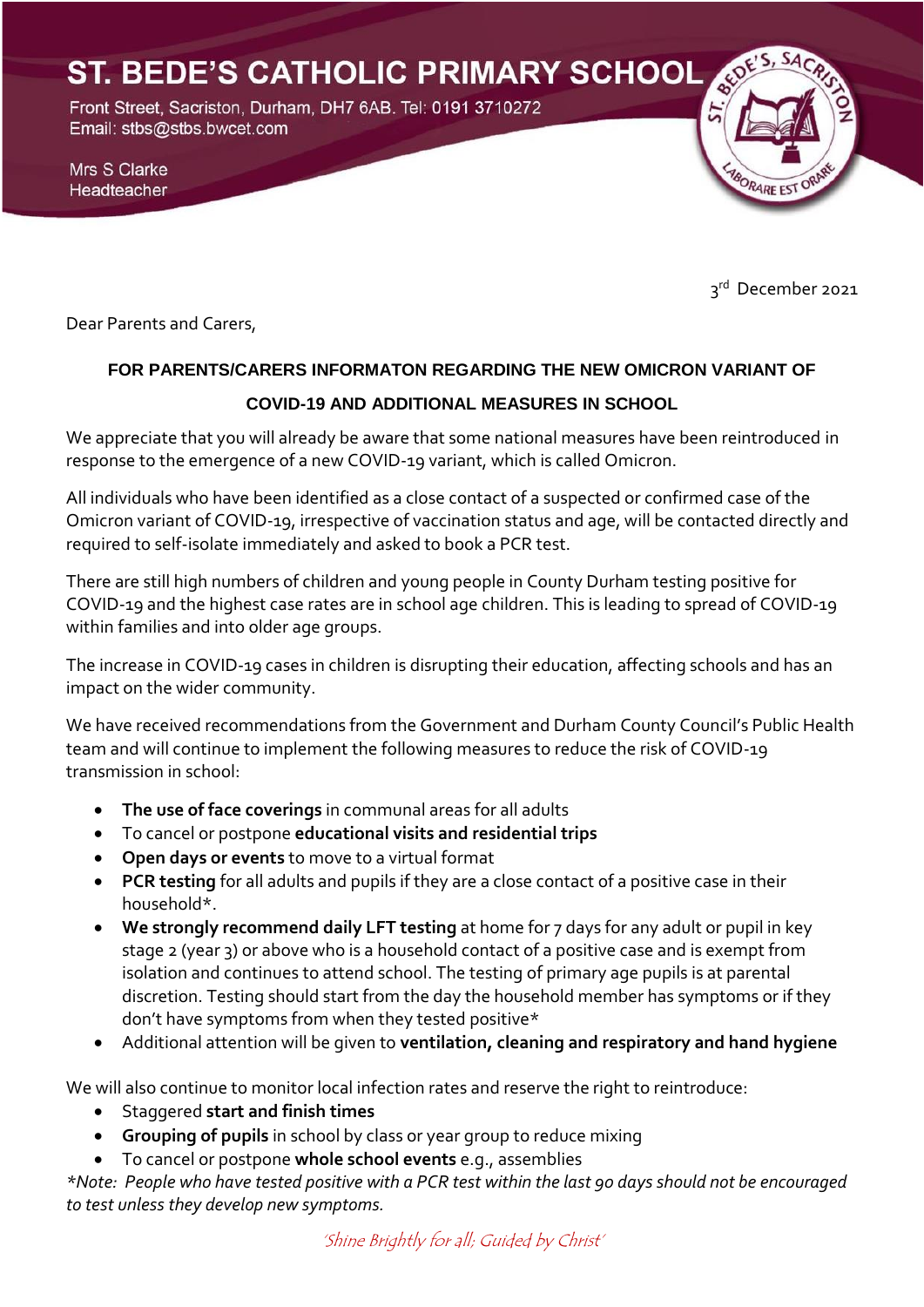Please be reassured that for most people, coronavirus (COVID-19) will be a mild illness

## **LFD Testing advice**

We would recommend you have a supply of LFD testing kits at home in the event you are requested to use them. You can order home testing kits to be delivered to your home here [www.gov.uk/order](http://www.gov.uk/order-coronavirus-rapid-lateral-flow-tests)[coronavirus-rapid-lateral-flow-tests](http://www.gov.uk/order-coronavirus-rapid-lateral-flow-tests)

Or you can collect LFD kits at Community Collect sites across the County. To find your nearest collection point please enter your post code here [maps.test-and-trace.nhs.uk](https://maps.test-and-trace.nhs.uk/)

If you pick up tests from a pharmacy, you may be asked for a 'collect code' this helps the NHS match your details to the tests. To get a 'collect code' please visit [test-for-coronavirus.service.gov.uk/collect](https://test-for-coronavirus.service.gov.uk/collect-lateral-flow-kits)[lateral-flow-kits](https://test-for-coronavirus.service.gov.uk/collect-lateral-flow-kits)

Please register the result of your home test a[t www.gov.uk/report-covid19-result](http://www.gov.uk/report-covid19-result)

## **What to do if your child develops symptoms of coronavirus (COVID-19) or tests positive for COVID-19**

The most common symptoms of COVID-19 are recent onset of:

- new continuous cough and/or
- high temperature and/or
- a loss of, or change in, normal sense of taste or smell (anosmia)

If your child does develop symptoms, they should get a PCR test and remain at home at least until the result is known. Book a free PCR test at [www.gov.uk/get-coronavirus-test](http://www.gov.uk/get-coronavirus-test). If positive, your child should isolate for 10 full days after their symptoms appeared.

If you are concerned about your child's symptoms, you can seek advice from NHS 111 at [111.nhs.uk/](https://111.nhs.uk/) or by phoning 111.

If your child has a positive test result but does not have symptoms they should stay at home and selfisolate for 10 full days from the date the positive test was taken. This isolation period will be extended if they go on to develop symptoms by counting 10 full days from the day following their symptom onset.

You must always register the result of your home test at www.gov.uk/report-covid19-result

### **Help, support, and further information.**

To help you comply with the requirement to self-isolate, the County Durham Together Community Hub can provide access to essential supplies, financial support and emotional support as well as other services. Please visi[t www.durham.gov.uk/covid19help](http://www.durham.gov.uk/covid19help) or call the Community Hub on 03000 260260 for further details.

There is also support available the coronavirus section via durhamlocate.org.uk